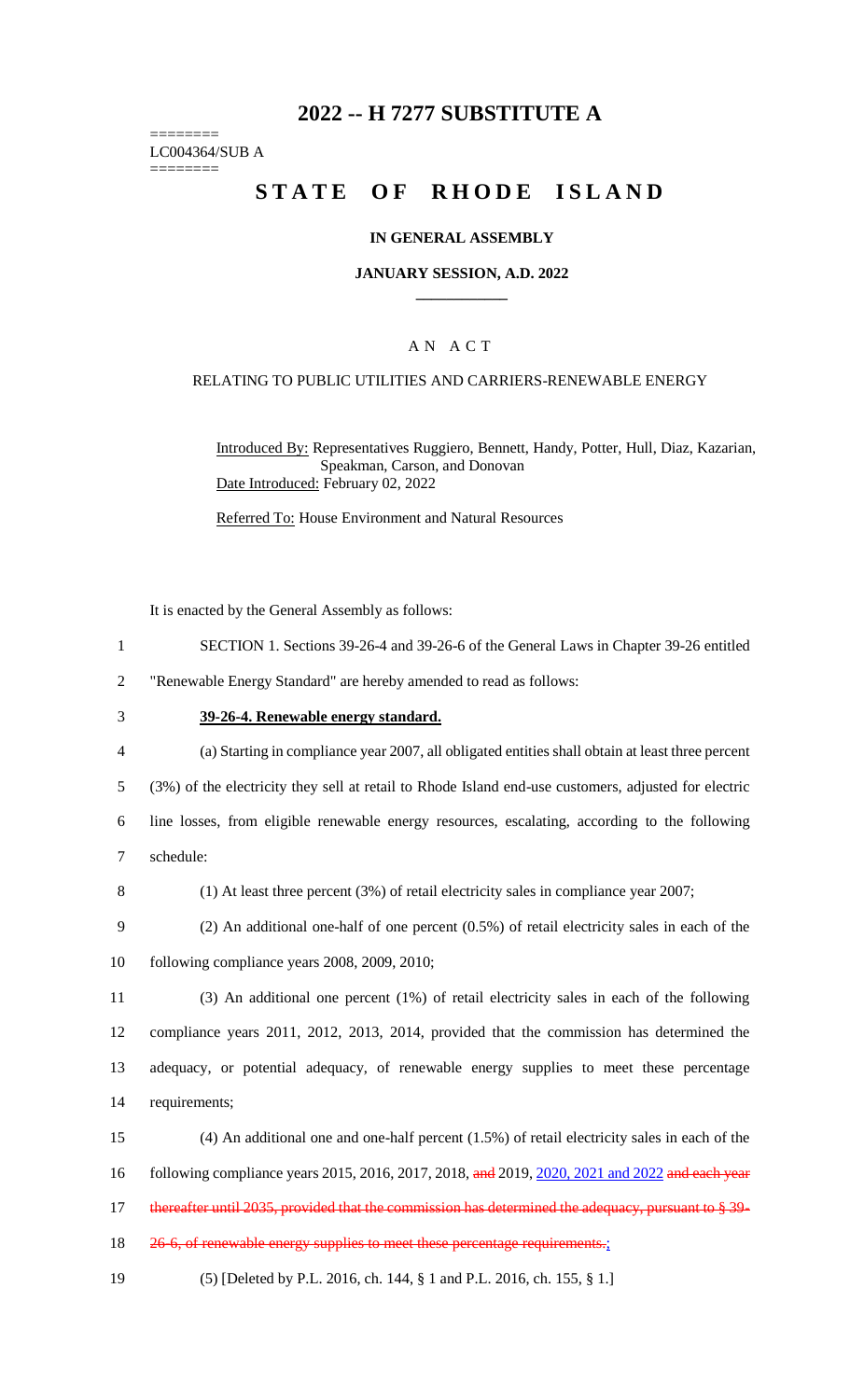- 1 (6) An additional four percent (4%) of retail electricity sales in 2023;
- (7) An additional five percent (5%) of retail electricity sales in 2024;
- (8) An additional six percent (6%) of retail electricity sales in 2025;
- (9) An additional seven percent (7%) of retail electricity sales in 2026, and 2027;
- (10) An additional seven and one-half percent (7.5%) of retail electricity sales in 2028;
- (11) An additional eight percent (8%) of retail electricity sales in 2029;
- (12) An additional eight and one-half percent (8.5%) of retail electricity sales in 2030;
- (13) An additional nine percent (9%) of retail electricity sales in 2031; and
- (14) An additional nine and one-half percent (9.5%) of retail electricity sales in 2032 and
- 10 2033 to achieve the goal that one hundred percent (100%) of Rhode Island's electricity demand is
- 11 from renewable energy by 2033 and each year thereafter.
- (b) For each obligated entity and in each compliance year, the amount of retail electricity sales used to meet obligations under this statute that are derived from existing renewable energy resources shall not exceed two percent (2%) of total retail electricity sales.
- (c) The minimum renewable energy percentages set forth in subsection (a) shall be met for each electrical energy product offered to end-use customers, in a manner that ensures that the amount of renewable energy of end-use customers voluntarily purchasing renewable energy is not 18 counted toward meeting such percentages. Notwithstanding the foregoing, municipalities engaged 19 in aggregation pursuant to § 39-3-1.2 may include in their aggregation plan terms that would allow 20 voluntary renewable energy products to be counted toward meeting such percentages. In 2024, the 21 commission, with input from the office of energy resources, division of public utilities and carriers, 22 obligated entities, other market participants, and the public, shall assess the impact of allowing voluntary renewable energy purchases to be counted toward meeting the annual percentages. The 24 commission shall submit a report of its findings and recommendations to the governor, speaker of the house, and senate president no later than September 1, 2024.
- (d) To the extent consistent with the requirements of this chapter, compliance with the renewable energy standard may be demonstrated through procurement of NE-GIS certificates relating to generating units certified by the commission as using eligible renewable energy sources, as evidenced by reports issued by the NE-GIS administrator. Procurement of NE-GIS certificates 30 from off-grid and customer-sited generation facilities, if located in Rhode Island and verified by the commission as eligible renewable energy resources, may also be used to demonstrate compliance. With the exception of contracts for generation supply entered into prior to 2002, initial title to NE-GIS certificates from off-grid and customer-sited generation facilities and from all other eligible renewable energy resources, shall accrue to the owner of such a generation facility, unless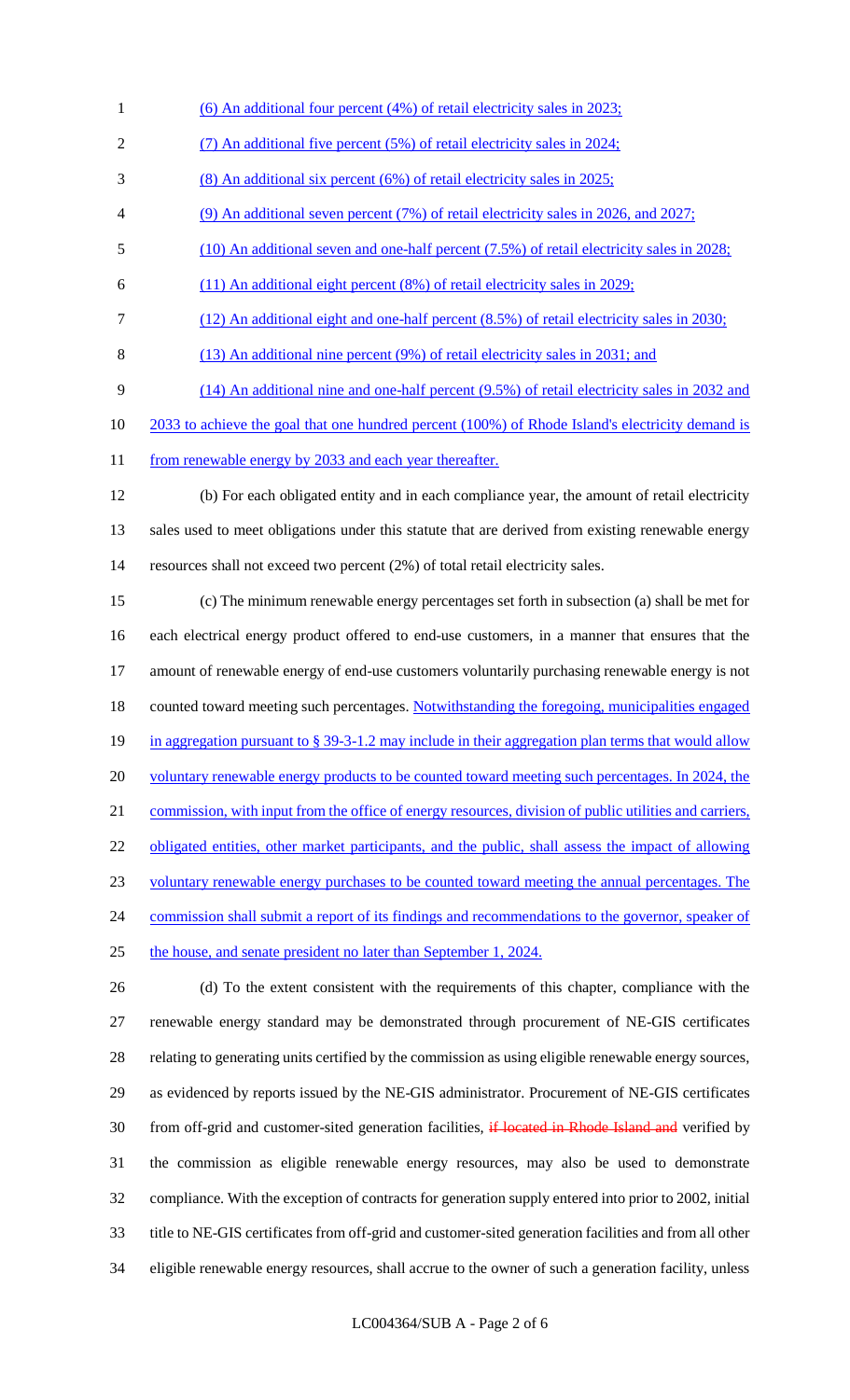such title has been explicitly deemed transferred pursuant to contract or regulatory order.

 (e) In lieu of providing NE-GIS certificates pursuant to subsection (d) of this section, an obligated entity may also discharge all or any portion of its compliance obligations by making an alternative compliance payment to the renewable energy development fund established pursuant to § 39-26-7.

 (f) Retail electricity sales pursuant to a non-regulated power producer's supply contract that was executed prior to July 1, 2022, shall be required to obtain an additional one and one-half percent (1.5%) of retail electricity sales each year and are exempted from the requirements of subsections (a)(6) through (a)(14) of this section until the end date of the term of the non-regulated power 10 producer's supply contract.

**39-26-6. Duties of the commission.**

(a) The commission shall:

 (1) Develop and adopt regulations on or before December 31, 2005, for implementing a renewable energy standard, which regulations shall include, but be limited to, provisions for:

 (i) Verifying the eligibility of renewable energy generators and the production of energy 16 from such generators, including requirements to notify the commission in the event of a change in a generator's eligibility status.

 (ii) Standards for contracts and procurement plans for renewable energy resources to achieve the purposes of this chapter.

 (iii) Flexibility mechanisms for the purposes of easing compliance burdens; facilitating bringing new renewable resources on-line; and avoiding and/or mitigating conflicts with state-level source disclosure requirements and green marketing claims throughout the region; which flexibility mechanisms shall allow obligated entities to: (A) Demonstrate compliance over a compliance year; 24 and (B) Bank excess compliance for two (2) subsequent compliance years, capped at thirty percent 25 (30%) of the current year's obligation<del>; and (C) Allow renewable energy generated during 2006 to</del> 26 be banked by an obligated entity as early compliance, usable towards meeting an obligated entity's 27 2007 requirement. Generation used for early compliance must result in the retirement of NE-GIS 28 certificates in a reserved certificate account designated for such purposes.

 (iv) Annual compliance filings to be made by all obligated entities within one month after NE-GIS reports are available for the fourth (4th) quarter of each calendar year. All electric-utility- distribution companies shall cooperate with the commission in providing data necessary to assess the magnitude of obligation and verify the compliance of all obligated entities.

 (2) Authorize rate recovery by electric-utility-distribution companies of all prudent incremental costs arising from the implementation of this chapter, including, without limitation: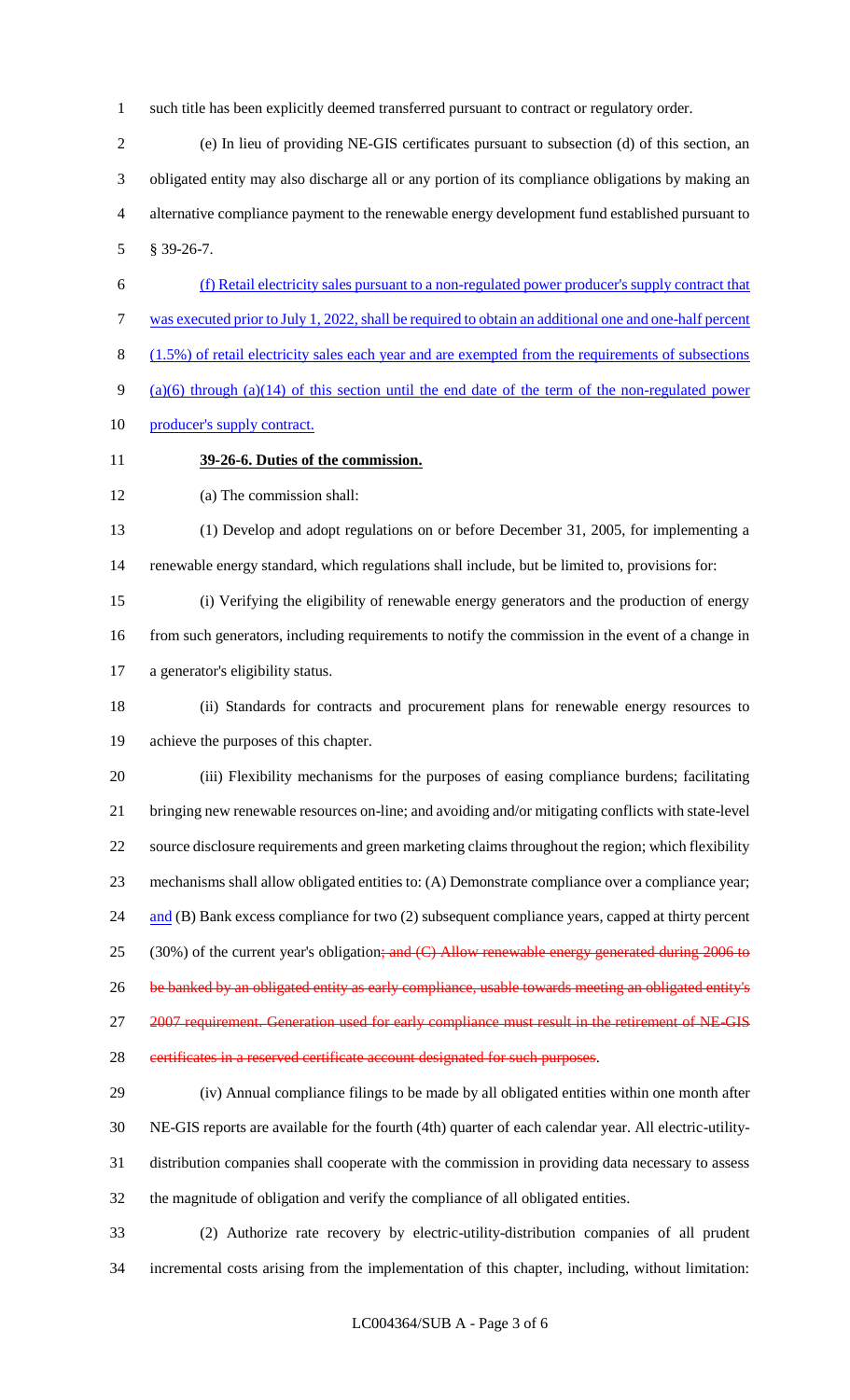the purchase of NE-GIS certificates; the payment of alternative compliance payments; required 2 payments to support the NE-GIS; assessments made pursuant to § 39-26-7(c); and the incremental costs of complying with energy source disclosure requirements.

 (3) Certify eligible renewable energy resources by issuing statements of qualification within ninety (90) days of application. The commission shall provide prospective reviews for applicants seeking to determine whether a facility would be eligible.

 (4) Determine, on or before January 1, 2019, and every fifth year thereafter, the adequacy of renewable energy supplies to meet the increase in the percentage requirement of energy from renewable energy resources to go into effect the following year. In the event that the commission 10 determines an inadequacy of supplies for scheduled percentage increases, the commission shall 11 delay all or a part of the implementation of the scheduled percentage increase, until such time that 12 the commission determines that the supplies are adequate to achieve the purposes of this chapter.

 (5) Establish sanctions for those obligated entities that, after investigation, have been found to fail to reasonably comply with the commission's regulations. No sanction or penalty shall relieve or diminish an obligated entity from liability for fulfilling any shortfall in its compliance obligation; provided, however, that no sanction shall be imposed if compliance is achieved through alternative 17 compliance payments. The commission may suspend or revoke the certification of generation units, certified in accordance with subsection (a)(3) above, that are found to provide false information or that fail to notify the commission in the event of a change in eligibility status or otherwise comply with its rules. Financial penalties resulting from sanctions from obligated entities shall not be recoverable in rates.

 (6) Report, by February 15, 2006, and by February 15 each year thereafter, to the governor, the speaker of the house, and the president of the senate on the status of the implementation of the renewable energy standards in Rhode Island and other states, and which report shall include in 2009, and each year thereafter, the level of use of renewable energy certificates by eligible renewable energy resources and the portion of renewable energy standards met through alternative compliance payments, and the amount of rate increases authorized pursuant to subsection (a)(2).

 (b) Consistent with the public policy objective of developing renewable generation as an option in Rhode Island, and subject to the review and approval of the commission, the electric distribution company is authorized to propose and implement pilot programs to own and operate no more than fifteen megawatts (15 MW) of renewable-generation demonstration projects in Rhode Island and may include the costs and benefits in rates to distribution customers. At least two (2) demonstration projects shall include renewable generation installed at, or in the vicinity of nonprofit, affordable-housing projects where energy savings benefits are provided to reduce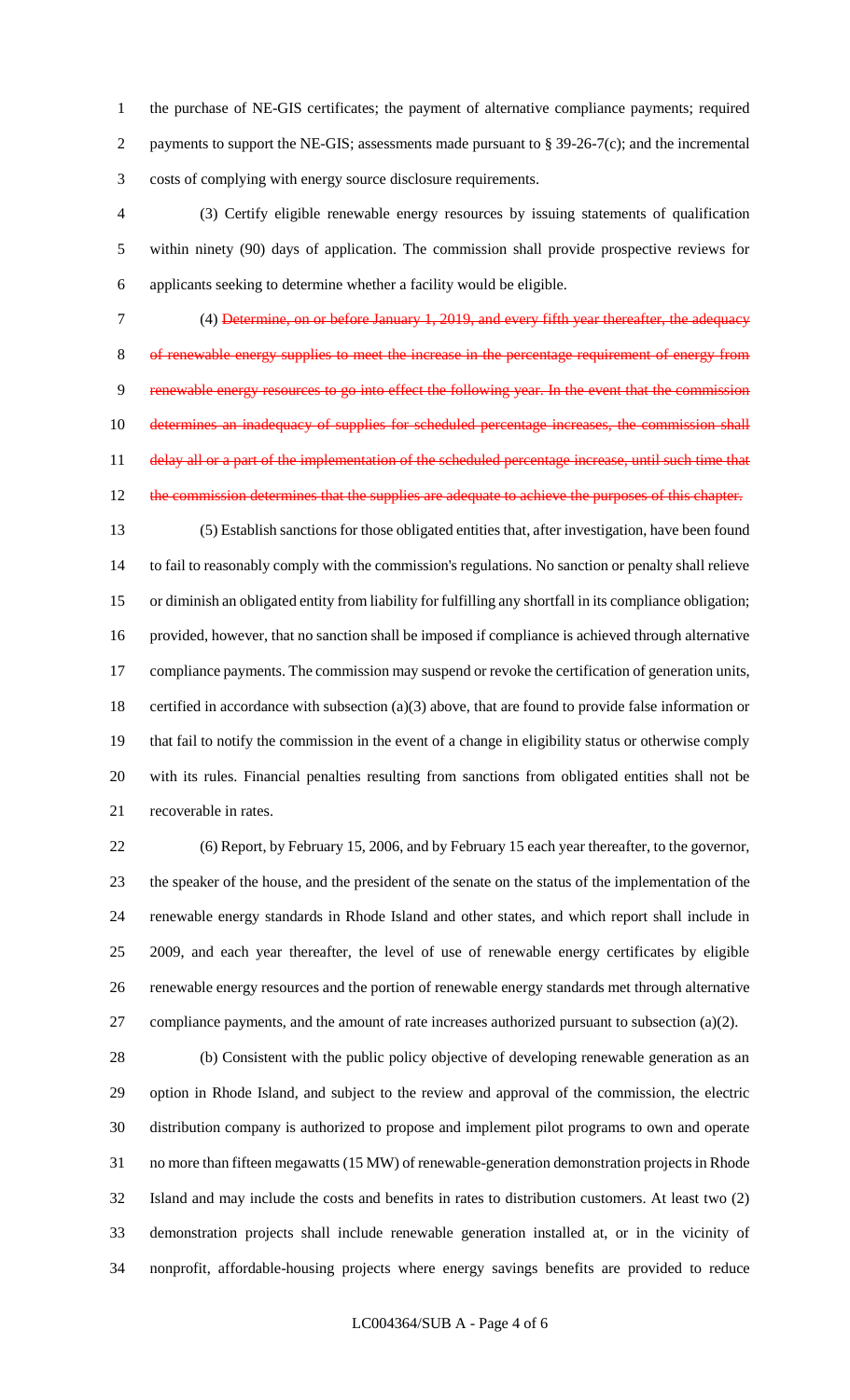electric bills of the customers at the nonprofit, affordable-housing projects. Any renewable- generation proposals shall be subject to the review and approval of the commission. The commission shall annually make an adjustment to the minimum amounts required under the renewable energy standard under this chapter in an amount equal to the kilowatt hours generated by such units owned by the electric distribution company. The electric and gas distribution company shall also be authorized to propose and implement smart-metering and smart-grid demonstration projects in Rhode Island, subject to the review and approval of the commission, in order to determine the effectiveness of such new technologies for reducing and managing energy consumption, and may include the costs of such demonstration projects in distribution rates to electric customers to the extent the project pertains to electricity usage and in distribution rates to gas customers to the extent the project pertains to gas usage.

SECTION 2. This act shall take effect upon passage.

======== LC004364/SUB A ========